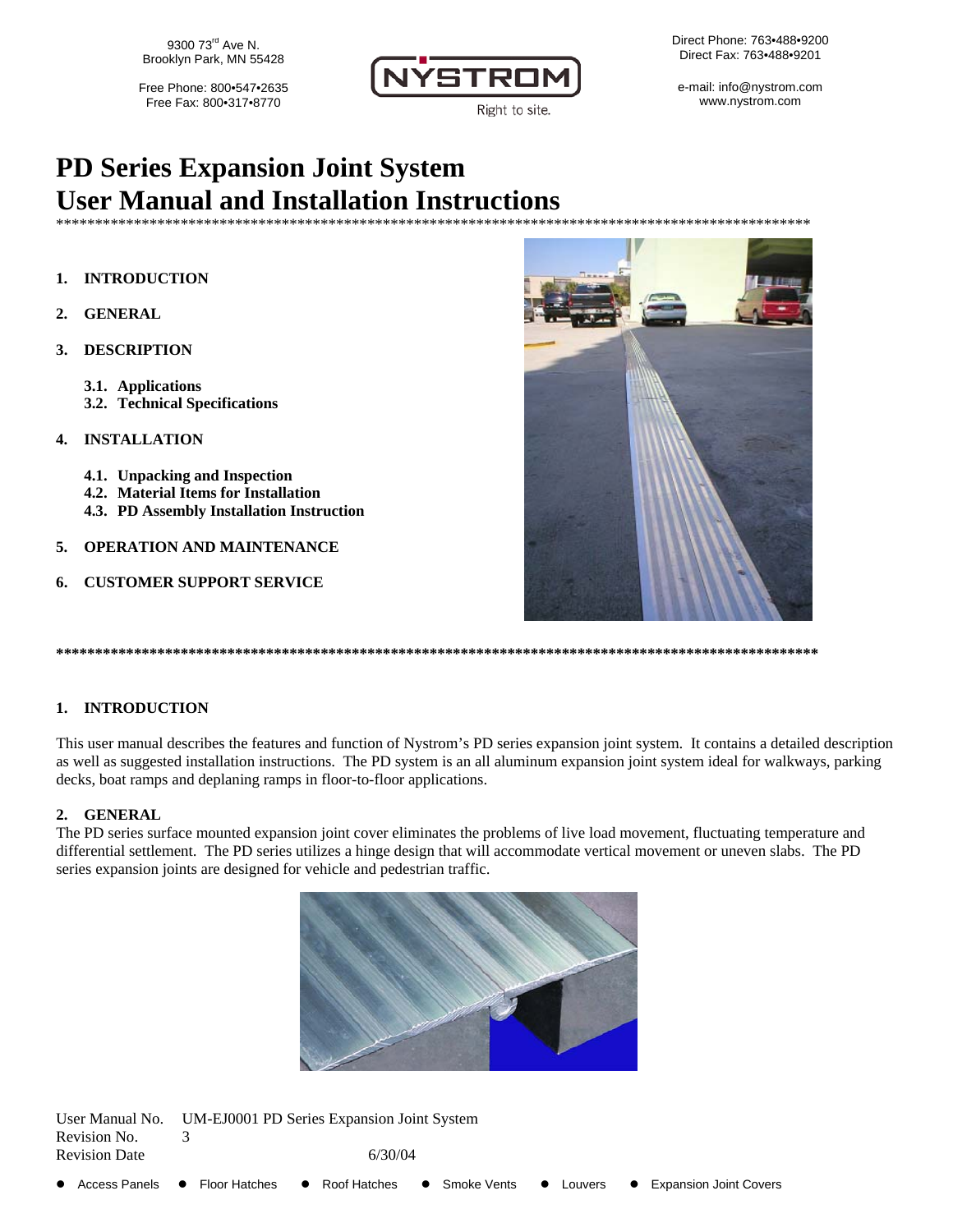## **3. DESCRIPTION**

#### **3.1. Applications**

The PD series is designed for parking decks and slow vehicular traffic, and pedestrian traffic.

### **3.2. Technical Specifications**

The PD system consists of a female half and a male half that are assembled together, creating a hinge that allows approximately a **20<sup>0</sup>**rotation. The female section gets epoxied into the upper concrete/floor and the male half rests on the lower concrete/floor (when applicable). The PD system accommodates both thermal and seismic (4 way) movements.

The halves are made of 6063-T6 mill finish, extruded ¼" aluminum. The PD system is ADA compliant to section 4.5.2: Up to a ¼" vertical without edge treatment. Changes in level between ½" to ¼" shall be sloped no greater than 1:2.

|        |                       | д.                              |                                  | д.                                         |                                                |                             |                                        |  |
|--------|-----------------------|---------------------------------|----------------------------------|--------------------------------------------|------------------------------------------------|-----------------------------|----------------------------------------|--|
| Part#  | <b>Section Length</b> | <b>EPDM</b> Part#<br>(optional) | <b>Exposed Sight</b><br>Line "S" | Min Joint Width/<br><b>Max Joint Width</b> | <b>Vertical</b><br>Movement<br>$20^0$ Rotation | <b>Joint Opening</b><br>"Ю" | Distributed Load (lb/in <sup>2</sup> ) |  |
| PD-200 | 10 FT                 | 1940-7                          | 8"                               | 1''/2''                                    | 1"                                             | 1"                          | 1800                                   |  |
|        |                       |                                 |                                  |                                            |                                                | 2"                          | 300                                    |  |
| PD-300 | 10 FT                 | 1940-7                          | 13.1"                            | 1''/4"                                     | 2"                                             | 2"                          | 400                                    |  |
|        |                       |                                 |                                  |                                            |                                                | 3"                          | 150                                    |  |
|        |                       |                                 |                                  |                                            |                                                | 4"                          | 80                                     |  |
| PD-400 | 10 FT                 | 1940-16                         | 16.4"                            | 1''/6''                                    | 3"                                             | 2"                          | 700                                    |  |
|        |                       |                                 |                                  |                                            |                                                | 3"                          | 300                                    |  |
|        |                       |                                 |                                  |                                            |                                                | 4"                          | 160                                    |  |
|        |                       |                                 |                                  |                                            |                                                | 5"                          | 100                                    |  |
|        |                       |                                 |                                  |                                            |                                                | 6"                          | 60                                     |  |
| PD-600 | 10 FT                 | 1940-18                         | 19.8"                            | 1''/8.5''                                  | 4"                                             | 8.5"                        |                                        |  |

**PD Expansion Joint Technical Specifications** 

The EPDM membrane is a .060" thick 50 durometer commercial grade ethylene propylene rubber. It is used in applications where a vapor barrier is necessary. It is an optional item that is ordered separately, using the part number 1940-X, where X is the width (7", 16" or 18").

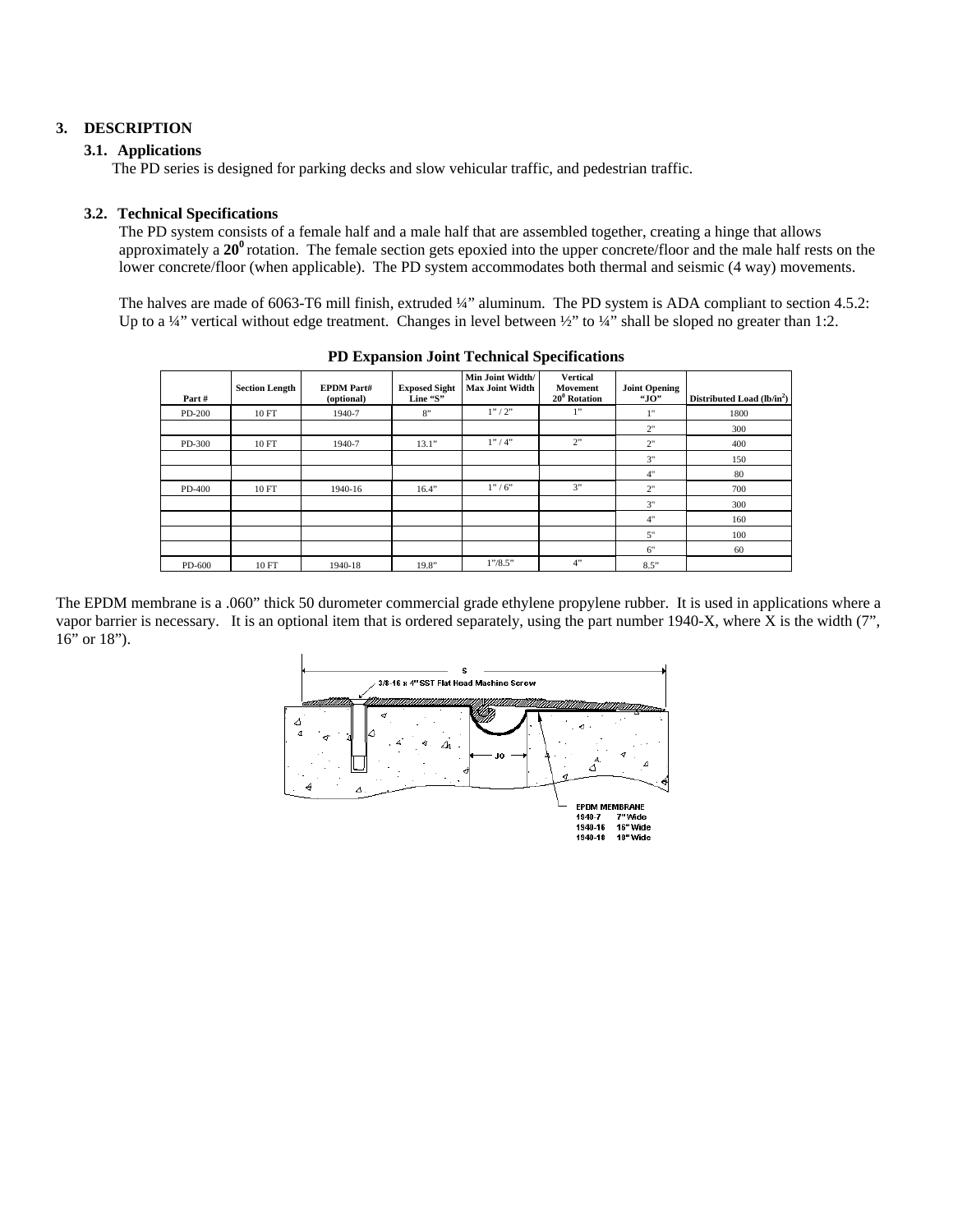# **4. INSTALLATION**

#### **4.1. Unpacking and Inspection**

Unpack and inspect the aluminum extrusion pieces to detect any damage due to shipping. If damage is detected or if parts are missing, please notify Nystrom Customer Service. Refer to the section at the end of this manual for repair or replacement information.

Inspect each extrusion piece, both male and female, to detect any burrs. Remove burrs using a metal file. These burrs may hinder the assembly process when mating the male and female pieces together.

#### **4.2. Material Items for Installation**

Nystrom supplies these items along with pre-drilled expansion joint covers:

- 1. p/n 5696: 3/8-16x4" SST Flat Head Machine Screw for anchoring (Qty 11 per 10ft section)
- 2. p/n 5697: Hilti HY 150 2-part epoxy pack with 1 static mixing tip. (Qty one 11.1 oz pack fills 20-25 holes)
- 3. p/n 5698: Small static mixing tip, extra.

Additional items needed for the PD expansion joint installation:

4. p/n 5699: Epoxy gun. This gun is unique to accommodate the 2-part epoxy. (ordered separately)



Other materials and tools that may be needed for installation:

- 1. Electric drill
- 2. Tape measure or ruler
- 3. Broom and dust pan or vacuum/blower
- 4. Saw to cut joints to length
- 5. 7/16" concrete drill bit
- 6. Hammer
- 7. Flash patch and utensils- optional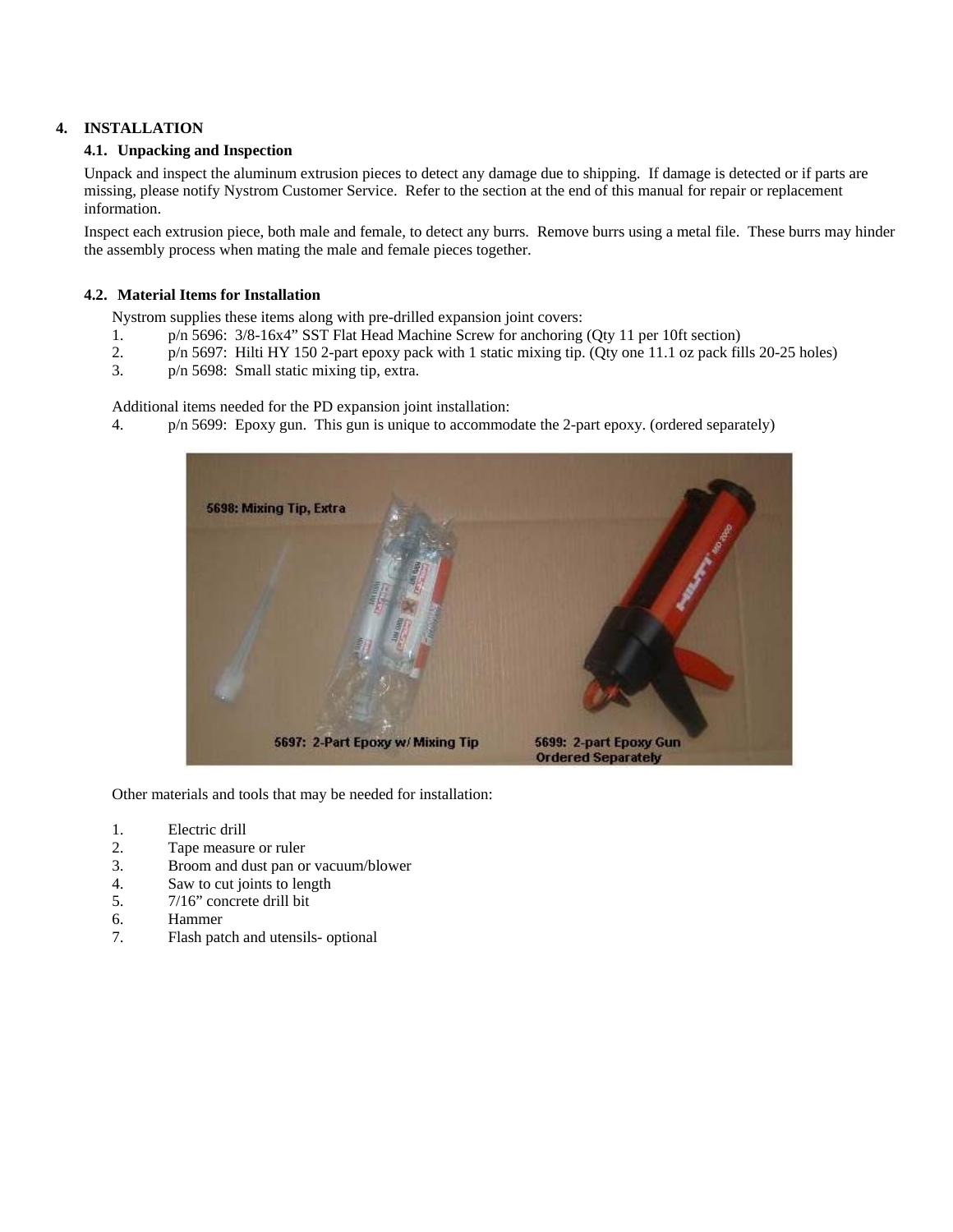#### **4.3. PD Assembly and Installation**

- 1. Insure that the floor is smooth. High spots should be ground down and low spots filled in. Make sure floor is clean by sweeping and/or vacuuming floor.
- 2. Cut and fit expansion joints to the required length. If installing more than one piece, lay out entire run to insure proper alignment.



3. Optional EPDM membrane installation instructions:

Surfaces should be cleaned of dirt and grease on both sides. It is recommended to apply a thin layer of contact cement (Ashland Chemicals, plio bond 2375 or equivalent) to both sides of the EPDM membrane. Install membrane by inserting middle section into the expansion joint opening and press membrane to cement. The EPDM can also be nailed into concrete floor.

4. When assembling the 2 halves together, WD40 should be used as a lubricant. Place the female half vertically on end and spray the lubricant in the channel. Slide the male piece onto the female, making sure to fully support its weight. Vertical assembly (vs horizontal) will help eliminate flex and the possibility of binding. If necessary, you may use a non-metal hammer to apply more force to fully assembly the 10ft sections. Never hammer directly onto the expansion joint, damage will occur.

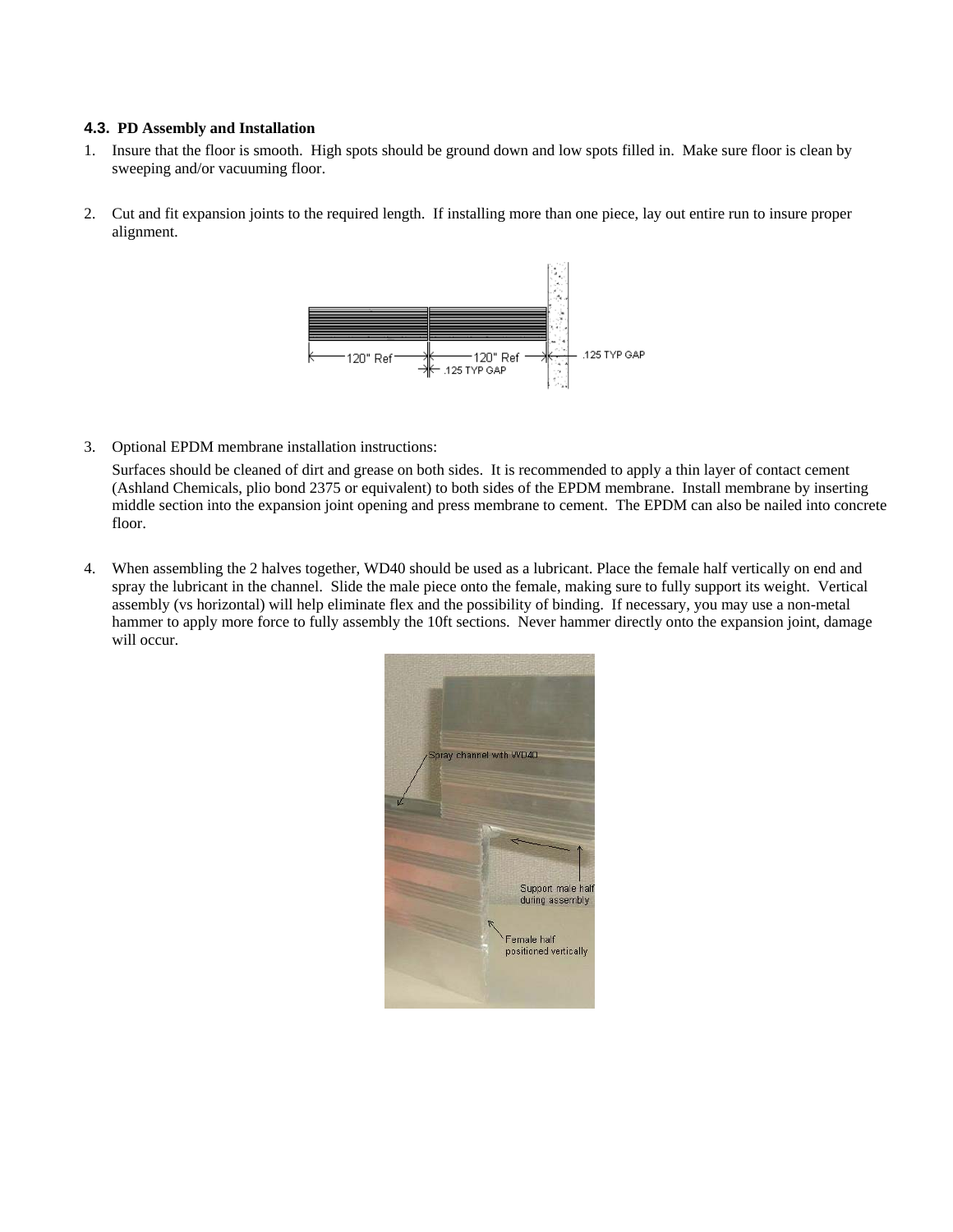5. When the 2 halves are assembled, place the female half up against the inside wall of opening. Also the female half should always be on the floor surface that is always above the other surface that the male half sits on. The male half's movement is restricted due to the joint and should not move above the female half.



- 6. The female expansion joint has predrilled holes for the placement of mounting hardware. Transfer the location of these holes to the surface using a marker.
- 7. Drill all marked holes using a 7/16" concrete drill bit to a min depth of 4". All holes should be pre-drilled and cleaned prior to putting the epoxy gun and 2-part HY 150 epoxy system together. The epoxy cures with time and can harden within the static mixing tip. An additional epoxy tip ships with the product and can be ordered separately if additional are needed, p/n 5698. Use precaution and safe handling of this high strength concrete adhesive.
- 8. Assemble the epoxy gun and 2-part epoxy along with the static mixing tip. The epoxy pack slides in the holder and then in the gun. Screw on the mixing tip. Discard the first 2 trigger pulls of adhesive.





- 9. Fill one hole approximately 1/2 to 2/3 full of the mixed epoxy. Take the 3/8-16 x4" flat head 18-8 stainless machine screw and press it into the epoxy filled hole. Use a flat head hammer, if necessary, to seat the flat head in the countersunk hole until flush with the surface of the aluminum expansion joint. The epoxy may take approximately 30 seconds to cure enough to hold the bolt in position. If the bolt should press out, continue to hold down until cured in place. It is important not to move on to the next bolt until the previous one is set.
- 10. To assure a smooth transition, it is an option to flash patch on the female side (anchored side) and feather back 2-3 ft.
- 11. Clean exposed surfaces with non-solvent cleaner as required.